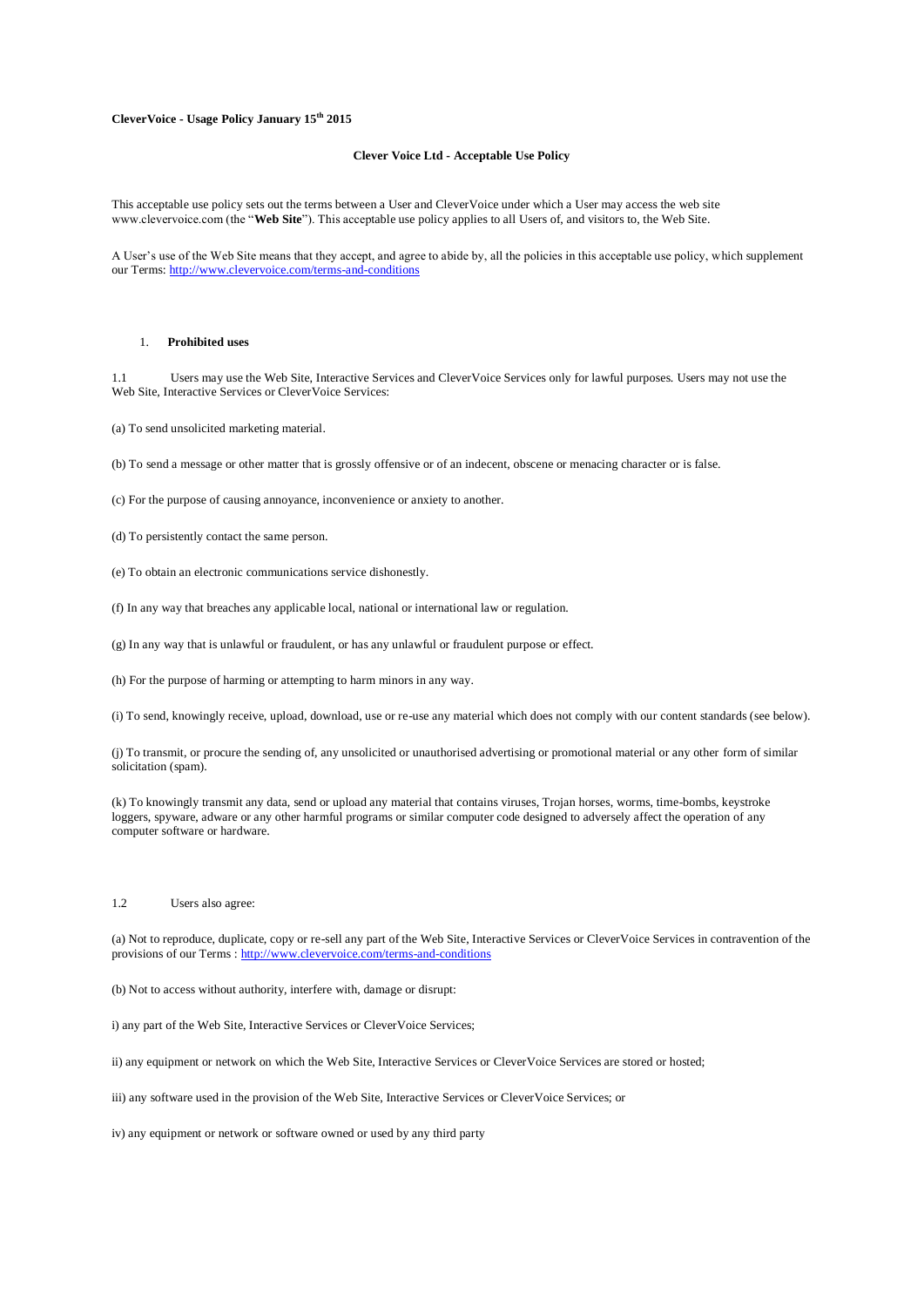#### **2. Interactive Services**

2.1 CleverVoice may from time to time provide interactive services on the Web Site, including, without limitation:

(a) Chat rooms.

(b) Bulletin boards.

(the "**Interactive Services"**).

2.2 Where CleverVoice do provide any Interactive Services, CleverVoice will provide clear information to Users about the kind of service offered, if it is moderated and what form of moderation is used (including whether it is human or technical).

2.3 CleverVoice will do their best to assess any possible risks for Users (and in particular, for children) from third parties when they use any Interactive Services provided on the Web Site, and CleverVoice will decide in each case whether it is appropriate to use moderation of the relevant service (including what kind of moderation to use) in the light of those risks. However, CleverVoice are under no obligation to oversee, monitor or moderate any Interactive Services provided on the Web Site, and CleverVoice expressly exclude their liability for any loss or damage arising from the use of any Interactive Services by a User in contravention of our content standards, whether the service is moderated or not.

2.4 The use of any of the Interactive Services by a minor is subject to the consent of their parent or guardian. CleverVoice advises parents who permit their children to use the Interactive Services that it is important that they communicate with their children about their safety online, as moderation is not foolproof. Minors who are using any Interactive Services should be made aware of the potential risks to them.

2.5 Where CleverVoice do moderate Interactive Services, they will normally provide Users with a means of contacting the moderator, should a concern or difficulty arise.

## **3. Content Standards**

3.1 These content standards apply to any and all material which Users contribute to the Web Site, and to any Interactive Services or CleverVoice Services associated with it ("**Contributions**").

3.2 Users must comply with the spirit of the following standards as well as the letter. The standards apply to each part of any Contribution as well as to its whole.

3.3 Contributions must:

(a) Be accurate (where they state facts).

(b) Be genuinely held (where they state opinions).

(c) Comply with applicable law in the UK and in any country from which they are posted.

# 3.4 Contributions must not:

(a) Contain any material which is defamatory of any person.

(b) Contain any material which is obscene, offensive, hateful or inflammatory.

(c) Promote sexually explicit material.

(d) Promote violence.

(e) Promote discrimination based on race, sex, religion, nationality, disability, sexual orientation or age.